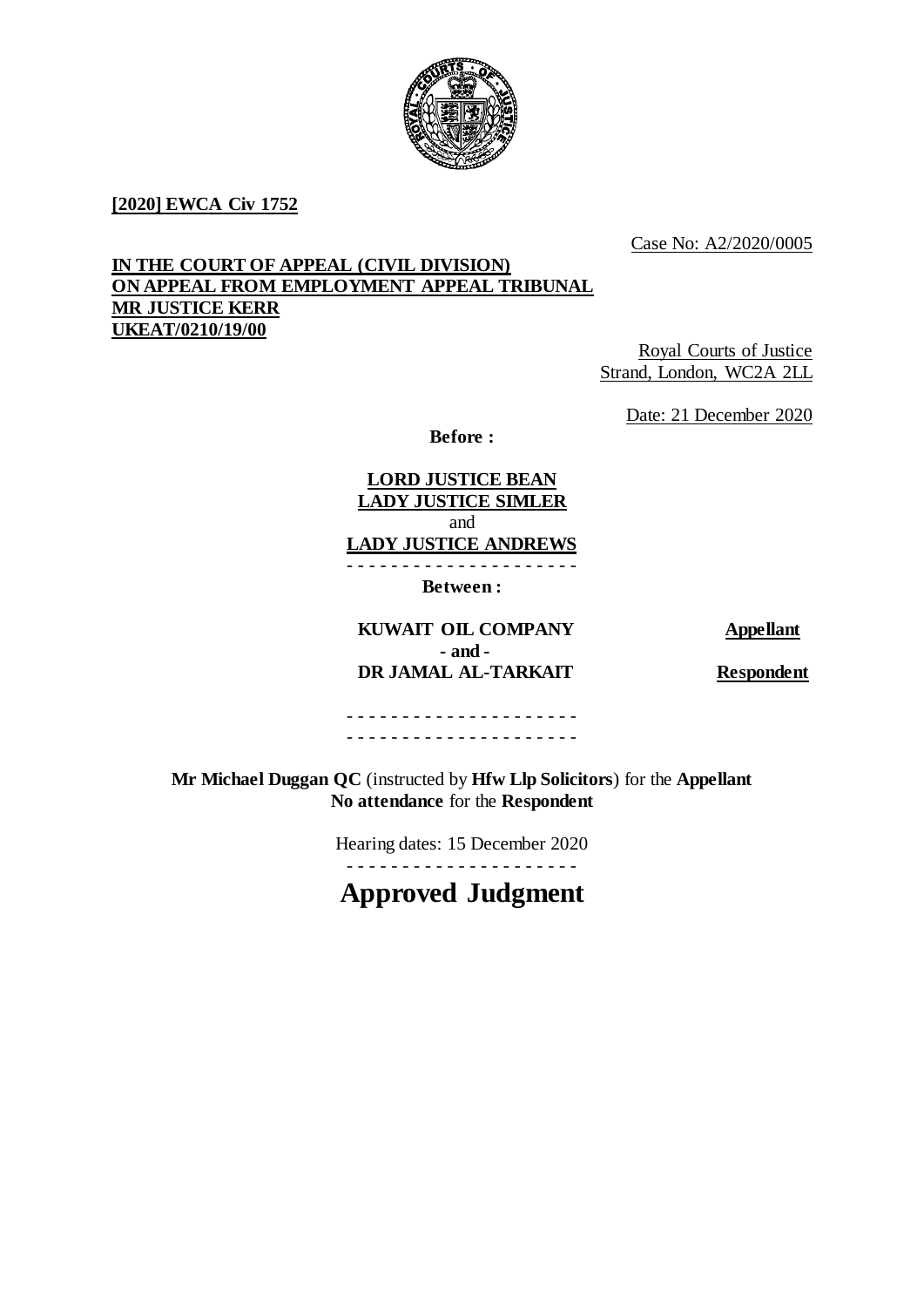#### **Lady Justice Simler:**

#### **Introduction**

- 1. This appeal raises a short but important point of construction not previously considered at the level of this court, in relation to the rules relating to awards of costs in Employment Tribunal proceedings. The essential question is whether an Employment Tribunal has jurisdiction under the relevant rules to place a cap on the potential award of costs that might be made when it makes an order for costs which are likely to exceed £20,000 and should therefore be sent for detailed assessment. Both the Employment Tribunal and the Employment Appeal Tribunal said yes but Mr Duggan QC for the appellant contends they erred in law and there is no jurisdiction under the rules to do this. He invites this court (as he unsuccessfully invited the Employment Appeal Tribunal to do) to remove the cap but to leave the order otherwise undisturbed. Dr Al-Tarkait has played no part in the appeal.
- 2. The question arises in this way. Following lengthy proceedings, Dr Al-Tarkait's claims for disability discrimination and wrongful dismissal failed, but his unfair dismissal claim succeeded. Following a Remedy Hearing, by a judgment with reasons promulgated on 9 November 2018, the Employment Tribunal (Employment Judge Tayler, Mrs Cameron and Mr McLaughlin, "the Tayler Tribunal") made reductions to both the compensatory and basic awards to reflect *Polkey* and contributory fault respectively, and then awarded compensation totalling £79,724.20 to Dr Al-Tarkait, with payment stayed because of the costs decisions made at the same time.
- 3. Each of the parties made a costs application against the other because of the way the proceedings were conducted. Both costs applications succeeded in part. The Tayler Tribunal made a small award of costs of £4,900 in favour of Dr Al-Tarkait (who was the claimant below but is the respondent to this appeal). The order reads as follows:

"3. The Claimant is awarded costs in respect of the Respondent's failure to disclose documentation attached to the investigation report until an application was made to the tribunal. Otherwise the Claimant's application for costs is dismissed".

There is no appeal from this order.

4. The award of costs in favour of Kuwait Oil Company (the respondent below but the appellant on this appeal) was in terms as follows:

> "4. The Respondent is awarded the costs incurred by reason of the Claimant raising the matters that were dismissed by consent or by decision of the Auerbach tribunal [which had conducted a substantial case management hearing]. Those costs are limited to a maximum sum of the compensation awarded to the Claimant added to the costs awarded to the Claimant".

The effect of paragraph 4 of the order was to cap the costs the appellant could recover from Dr Al-Tarkait in an amount that would ensure that Dr Al-Tarkait was not, overall, out of pocket from the proceedings save in respect of his own costs.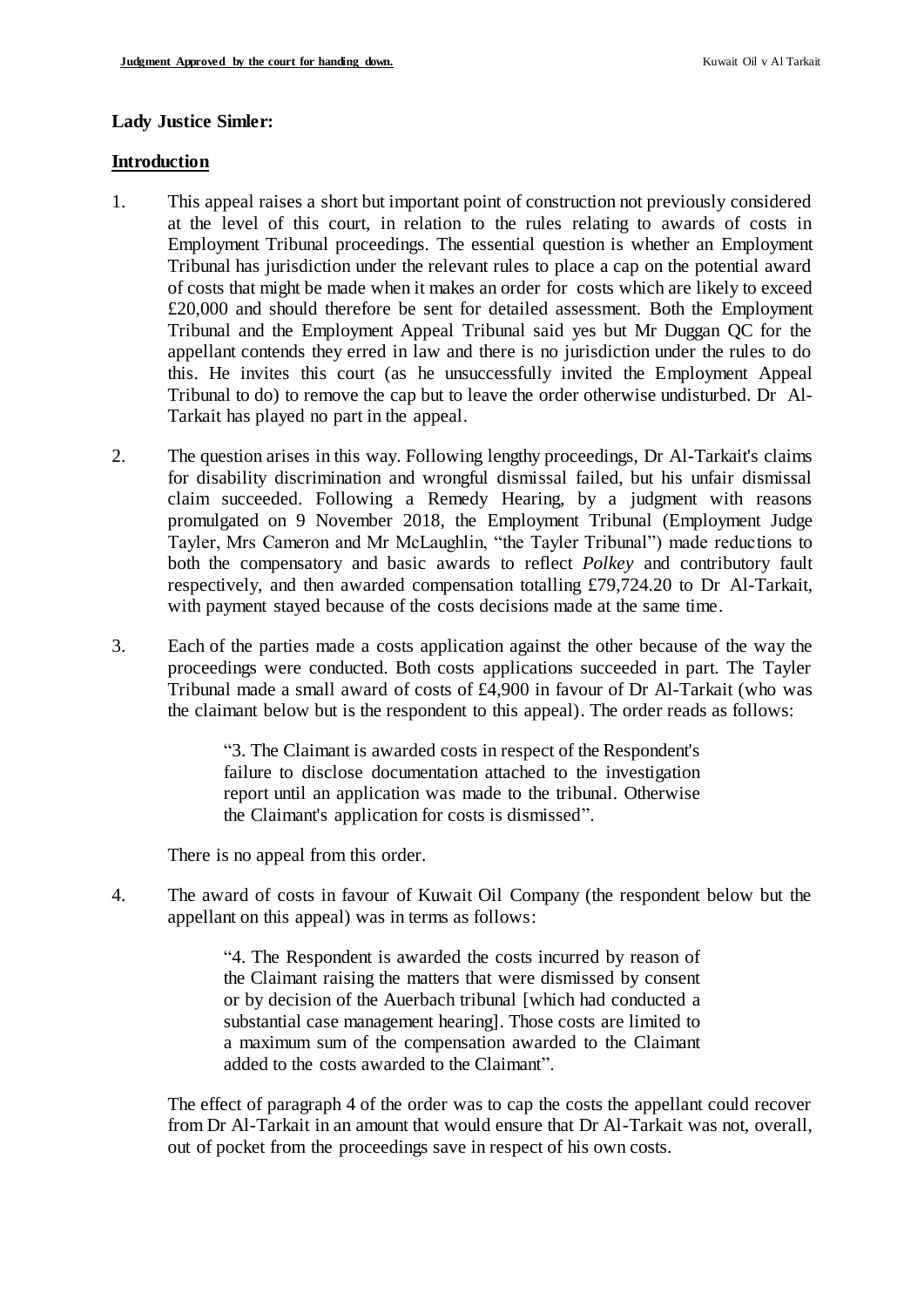5. The Tayler Tribunal directed that should either or both parties require a taxation of the costs award, applications should be made to the tribunal to that effect. Accordingly, no order was made as to who should conduct the detailed assessment of the costs to be paid. However, at paragraph 5, the Tayler Tribunal urged the parties to consider the additional costs that would be involved in taxation and the proportionality of such a course of action.

## The relevant costs rules

6. The power to make a costs order derives from the Employment Tribunal Rules of Procedure, contained in Schedule 1 to the Employment Tribunal (Constitution and Rules of Procedure) Regulations 2013, rules 74 to 84 ("the Rules"). Rule 76 provides the power to make a costs or preparation time order. It provides:

> "76 (1) A Tribunal may make a costs order or a preparation time order, and shall consider whether to do so, where it considers that -

> (a) a party (or that party's representative) has acted vexatiously, abusively, disruptively or otherwise unreasonably in either the bringing of the proceedings (or part) or the way that the proceedings (or part) have been conducted; or

> (b) any claim or response had no reasonable prospect of success;  $\cdots$

7. Once the power to award costs has been exercised, rule 78 deals with the methods of determining the amount of costs to be paid, and is the rule on which this appeal is focussed. It provides a number of different ways in which the amount of costs can be determined. So far as material it provides:

"78 (1) A costs order may—

(a) order the paying party to pay the receiving party a specified amount, not exceeding £20,000, in respect of the costs of the receiving party;

(b) order the paying party to pay the receiving party the whole or a specified part of the costs of the receiving party, with the amount to be paid being determined, in England and Wales, by way of detailed assessment carried out either by a county court in accordance with the Civil Procedure Rules 1998, or by an Employment Judge applying the same principles; …

….

(3) For the avoidance of doubt, the amount of a costs order under sub-paragraphs (b) to (e) of paragraph (1) may exceed £20,000."

8. Rule 79 deals with the amount of a preparation time order, rules 80 to 82 deal with wasted costs orders, and Rule 83 deals with allowances. These rules do not concern us.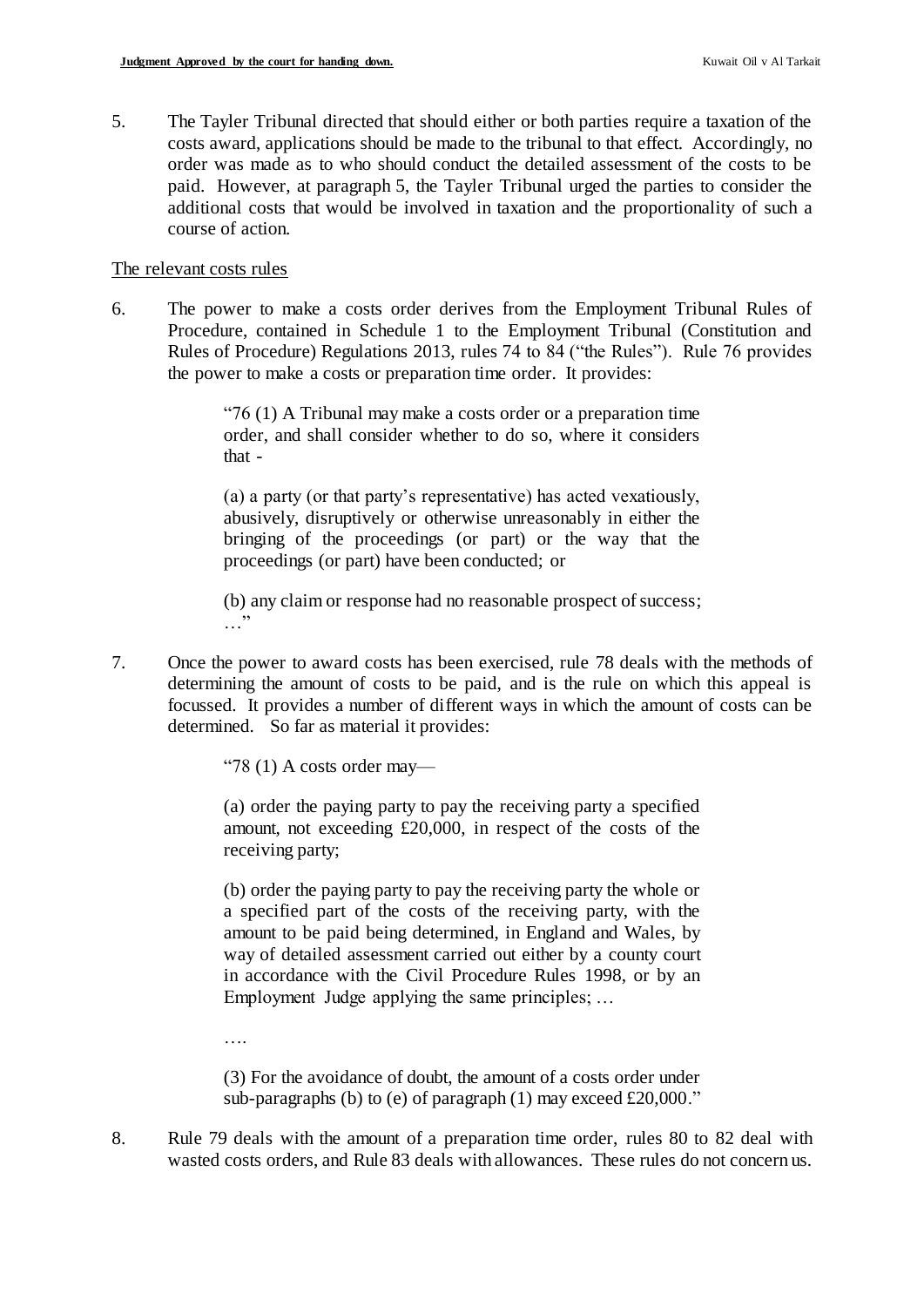9. Finally so far as this statutory costs scheme is concerned, rule 84 is headed "Ability to pay". It applies to costs, preparation time and wasted costs orders. It gives employment tribunals discretion to take the paying party's ability to pay into account at two stages of any costs exercise: first, when deciding whether to make an order, and secondly, if an order is made, when deciding what amount should be awarded by way of costs. It states:

> "84. In deciding whether to make a costs, preparation time, or wasted costs order, and if so in what amount, the Tribunal may have regard to the paying party's (or, where a wasted costs order is made, the representative's) ability to pay."

#### The Tayler Tribunal judgment

- 10. It is unnecessary to describe the course of the proceedings in any detail or to refer to the liability judgment in this case (dated 27 September 2017 and sent to the parties on 29 September 2017). For our purposes, we need only consider the costs award made by the Tayler Tribunal in favour of the appellant.
- 11. Although the appellant claimed costs under a number of different heads, the only head of costs awarded to it was in respect of its application for costs thrown away as a result of having had to deal with historic matters that were either withdrawn by consent or struck out by an earlier tribunal. In relation to those matters Dr Al-Tarkait was found to have acted unreasonably and his conduct was found to have put the appellant to significant expense, justifying an order for costs. The Tayler Tribunal accepted that costs were incurred in seeking the exclusion of historic material and that it was reasonable to expend some costs on considering rebuttal evidence but expressed itself to be "*askance at the costs incurred in dealing with this matter*" (paragraph 31). It noted that, excluding sums claimed solely in respect of the postponement of the full merits hearing, the amount claimed by the appellant was £228,500 and said, "*We do not accept that it was reasonable for the respondent to incur anything like that level of costs in dealing with those historical allegations*."
- 12. At paragraph 32 the Tayler Tribunal addressed Dr Al-Tarkait's means as follows:

"32. We also have had regard to the claimant's third statement in which he deals with his means. A number of the contentions he makes in respect of sums that have been lent to him by family members and in respect of matters such as a loan from his pension fund were not supported by documentation. This was despite a request from the respondent. We also note that we do not have a signed statement. However, we consider it is likely that the claimant has very limited financial resources. The most significant addition to his resources would be the payment of the compensation he is entitled to, by reason of his dismissal being unfair and the limited amount of costs we have awarded in respect of the respondent's failure to provide supporting documentation to the investigation report."

At paragraphs 33 to 35 the Tayler Tribunal explained the basis for making the impugned capped award of costs in favour of the appellant as follows: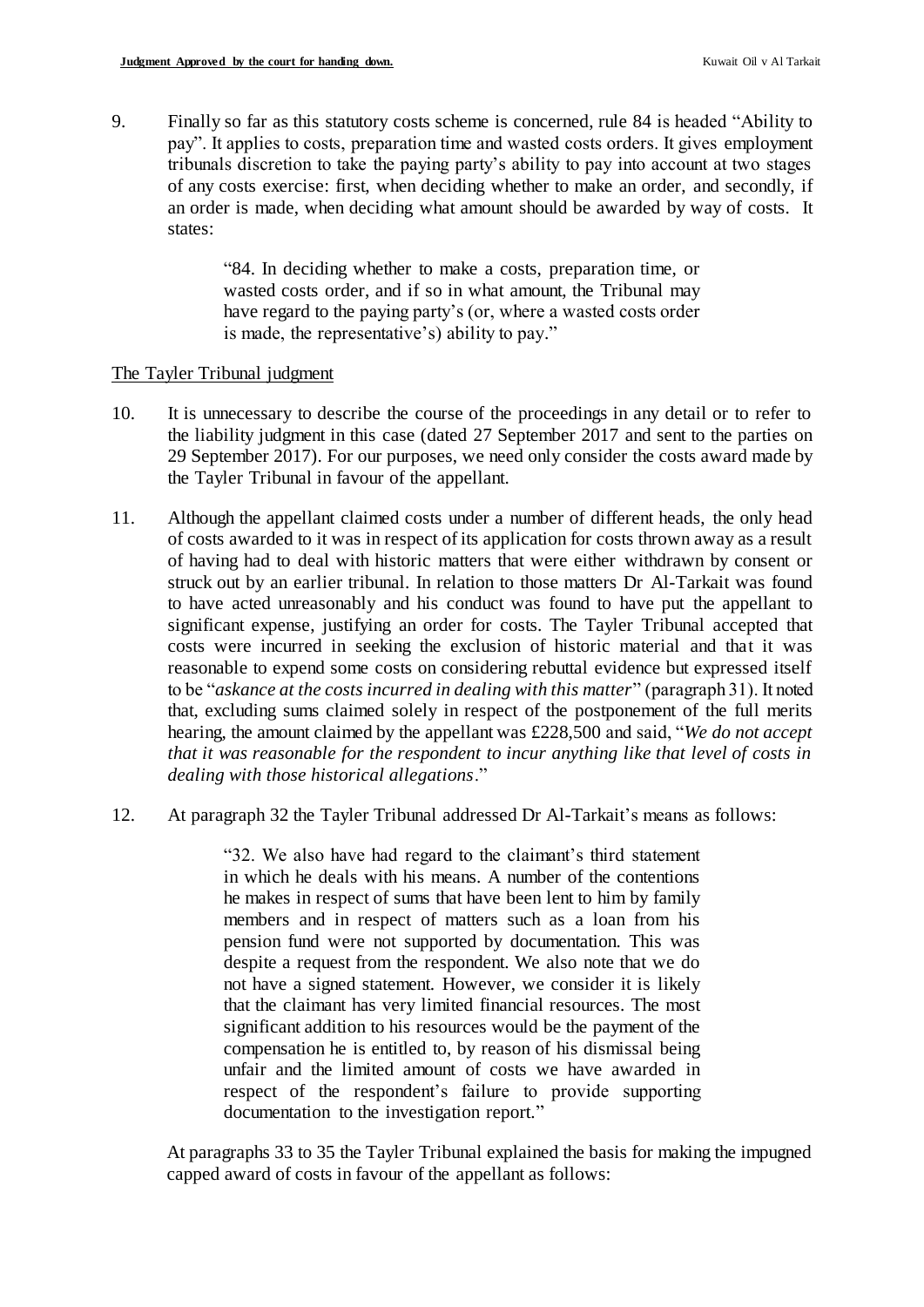"33. Pursuant to rule 78 we can award costs in a sum not exceeding £20,000 or to order the paying party to pay the receiving party the whole or a specified part of the costs of the receiving party. We consider that provision is drawn widely enough that we may apply a costs limit even if the costs are above the £20,000 limit so would require taxation. Should the parties apply costs will be subject to taxation. However, we urge them to consider the additional cost that would be involved in taxation and the proportionality of such a course of action.

34. We limit the costs awarded to the Respondent to the sum of the compensation awarded to the Claimant and the costs awarded to the Claimant. We do this on two grounds. The most important reason we make this decision, irrespective of our second ground, is because we do not see how the respondent should acting reasonably have incurred any costs in excess of that sum in dealing with the additional allegations. While we accept that they were entitled to take steps to have the background allegations removed and to carry out some reasonable investigation into rebuttal evidence they at most were background allegations. We consider that the amount of costs incurred in dealing with this matter was way out of proportion. While we accept those costs were incurred we consider that the costs awarded should be limited to that amount as a reasonable estimate of costs that could reasonably be incurred in dealing with this issue.

35. In addition, taking account of the Claimant's financial resources, as we are entitled to pursuant to rule 84 of the Employment Tribunal Rules 2013, we consider that is a reasonable level which to set costs."

13. Accordingly, there were two freestanding grounds identified by the Tayler Tribunal for limiting the costs capable of being awarded in favour of the appellant under rule 78(1)(b). The first flowed from the conclusion that the respondent had not acted reasonably in incurring costs in excess of £84,000 in dealing with the historic allegations. The second reason related to the claimant's ability to pay. Pursuant to rule 84, the tribunal took this into account in setting a cap on the costs that could be awarded. Although the appellant is dissatisfied with the conclusion reached by the Tayler Tribunal that the total of costs incurred in defending the historic allegations was not reasonably incurred, Mr Duggan accepts that he cannot challenge that conclusion on this appeal having failed to obtain permission to do so. The appeal is limited to the question whether the tribunal had jurisdiction to set the cap it did under rule  $78(1)(b)$ .

#### **The Employment Appeal Tribunal judgment**

14. The appellant's appeal to the Employment Appeal Tribunal failed and was dismissed. The Employment Appeal Tribunal (Kerr J) rejected Mr Duggan's submissions that the Tayler Tribunal had wrongly assumed the jurisdiction that would be exercised on a detailed assessment, whether by an employment judge or by a county court costs judge, and usurped the costs assessment jurisdiction by placing a ceiling on costs awarded when there was no power to do so in the rules and in particular under rule  $78(1)(b)$ .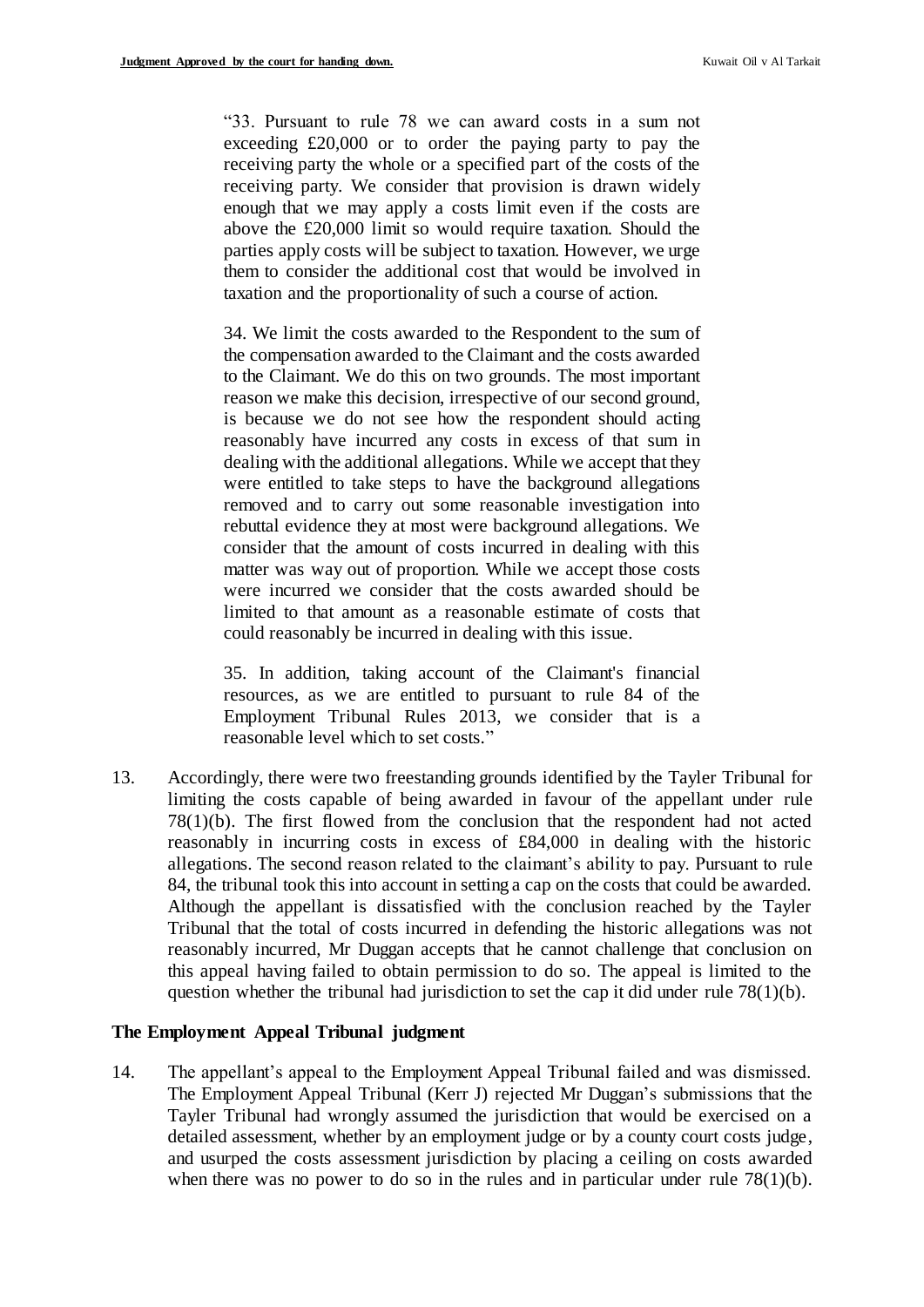Kerr J held that an employment tribunal may have regard to ability to pay under rule 84 when making a non-fixed sum award under rule 78(1)(b), as well as when making a fixed sum award of £20,000 or less under rule  $78(1)(a)$ . In his view, there was nothing in the wording of rule  $78(1)(b)$  to compel the contrary conclusion, which would be very undesirable since ability to pay may be important in either case, and perhaps even more important if Mr Duggan was correct (a point the Employment Appeal Tribunal did not need to decide) that a costs judge in the county court is not allowed to step into the shoes of an employment judge and apply rule 84 when conducting a detailed assessment. The Employment Appeal Tribunal continued:

55. "I see no reason why an employment tribunal should not take account of a paying party's ability to pay in a case where, for example, a very large amount of costs - far exceeding £20,000 are incurred in relation to a discrete issue forming the subject matter of a  $78(1)(b)$  order that the paying party pay the costs in respect of that issue as a "specified part" of the receiving party's costs. Indeed, ability to pay is more important in cases where the award is likely to exceed the limit of  $£20,000$  in rule 78(1)(a), than in cases where the award is fixed at £20,000 or less.

56. In my judgment, the employment tribunal's power to take account of ability to pay is untrammelled; the tribunal may have regard to it in deciding both whether to make a costs order and "if so in what amount."

57. It is true that rule 78(1)(b) uses the phrase "whole or specified part of the costs...", whereas  $78(1)(a)$  uses the phrase "a specified amount, not exceeding £20,000." But a tribunal may have to decide whether to make an issue based costs order or a "period" based costs order and ability to pay may be relevant to whether it should do so and in what terms. It would be unreal, in my judgment, for a tribunal in such a case to have to blind itself to the paying party's means."

The Employment Appeal Tribunal referred to two cases. First, *Jilley v Birmingham and Solihull Mental Health NHS Trust* [2007] UKEAT/0584/06/DA, which was decided under the 2004 Rules but rule 41 (1)(c) (the predecessor to rule 78(1)(b)) was in materially identical terms. At [46-47] HHJ David Richardson said the following:

"46. It occurred to this Appeal Tribunal, in the course of argument, that the tribunal might have taken the view that, if costs were to be the subject of detailed assessment, it was solely for the County Court to take account of ability to pay. If the tribunal took that view it was in our judgment wrong. Even if a tribunal orders detailed assessment it is entitled, in the exercise of its discretion, to make an order for costs which takes account of ability to pay. It can, for example, order that only a specified part of the costs should be payable: see rule  $41(1)(c)$ .

47. Moreover rules 41(1) and (2) taken together are wide enough, in our judgment, to allow a Tribunal to take account of ability to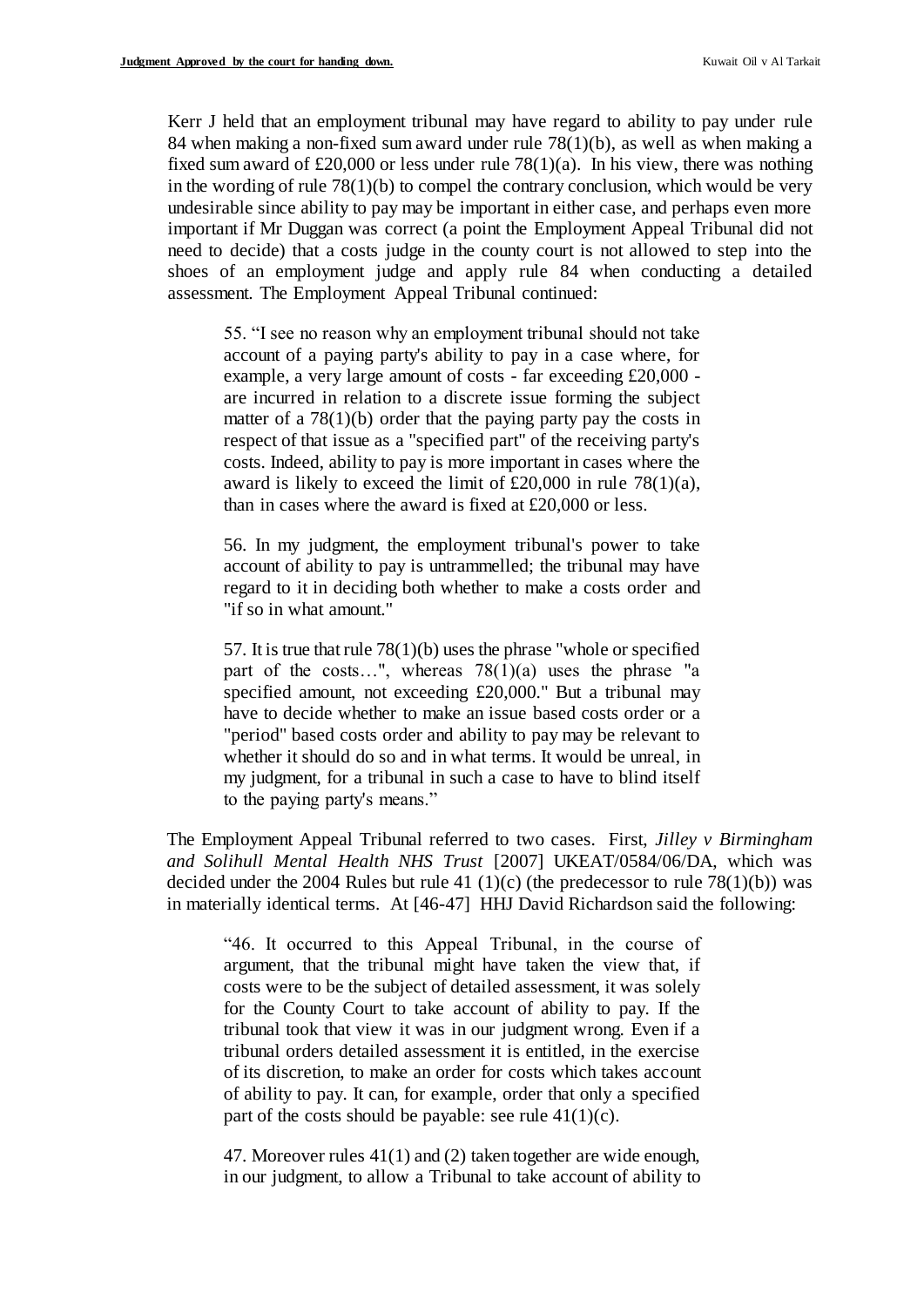pay by placing a cap on an award of costs even where it orders a detailed assessment. Particularly if a Tribunal is satisfied that a paying party has been frank as to his means, it may be positively desirable to do so. It may, for example, render it unnecessary to go through the expense of a detailed assessment, or assist parties to reach terms of payment."

This was said by Mr Duggan to be incorrect, and he maintained before us in any event, that this observation was not the subject of argument and was not necessary to the decision.

15. The Employment Appeal Tribunal also referred to *Swissport Ltd v Exley & Ors* [2017] UKEAT/0007/16/JOJ, which was decided under the present Rules. The tribunal's costs order in that case was set out by the Employment Appeal Tribunal in that case as follows:

> "34. In the exercise of our discretion, we consider that the second respondent should pay to these claimants the entirety of their costs between the date of receipt of the response document and the conclusion of the Polkey hearing. That order is, of course, subject to a limitation if it is shown that the costs so calculated (see below) exceed 10% of the amounts awarded to each individual claimant."

The ceiling of 10% of compensation awarded to the claimants was imposed because of a "Damages Based Agreement" obliging the parties to pay their solicitors 10% of any compensation received, irrespective of the work done. The order was upheld. The Employment Appeal Tribunal (Slade J) noted that it was not argued in *Swissport* that the cap was objectionable in principle; without it, the indemnity principle would have been in danger of being breached.

16. Both before us and before the Employment Appeal Tribunal, Mr Duggan sought to distinguish the facts of *Swissport* from this case. He emphasised that the cap imposed in *Swissport* was made for very different reasons and irrespective of the Rules, because of the indemnity principle. In that sense it was not a 'cap' that was being imposed as such, but merely an order that meant the indemnity principle was not breached. He submitted that a percentage ceiling on an award of costs could not have been made pursuant to rules 78(1)(b) and 84 because of a paying party's limited means.

### **The Appeal**

17. The single ground of appeal is that both tribunals below erred in law in limiting the costs to be awarded under rule  $78(1)(b)$  to the appellant, to a maximum of the total sum of compensation and costs awarded to Dr Al-Tarkait. As he did before the Employment Appeal Tribunal, Mr Duggan submitted the tribunal wrongly assumed the jurisdiction that would be exercised on a detailed assessment. Where an order is made under rule 78(1)(b) for the whole or a specified part of the receiving party's costs to be paid by a paying party, the amount payable can only be determined on a detailed assessment; it cannot be determined in advance of such an assessment by the tribunal applying a cap on the amount of costs recoverable.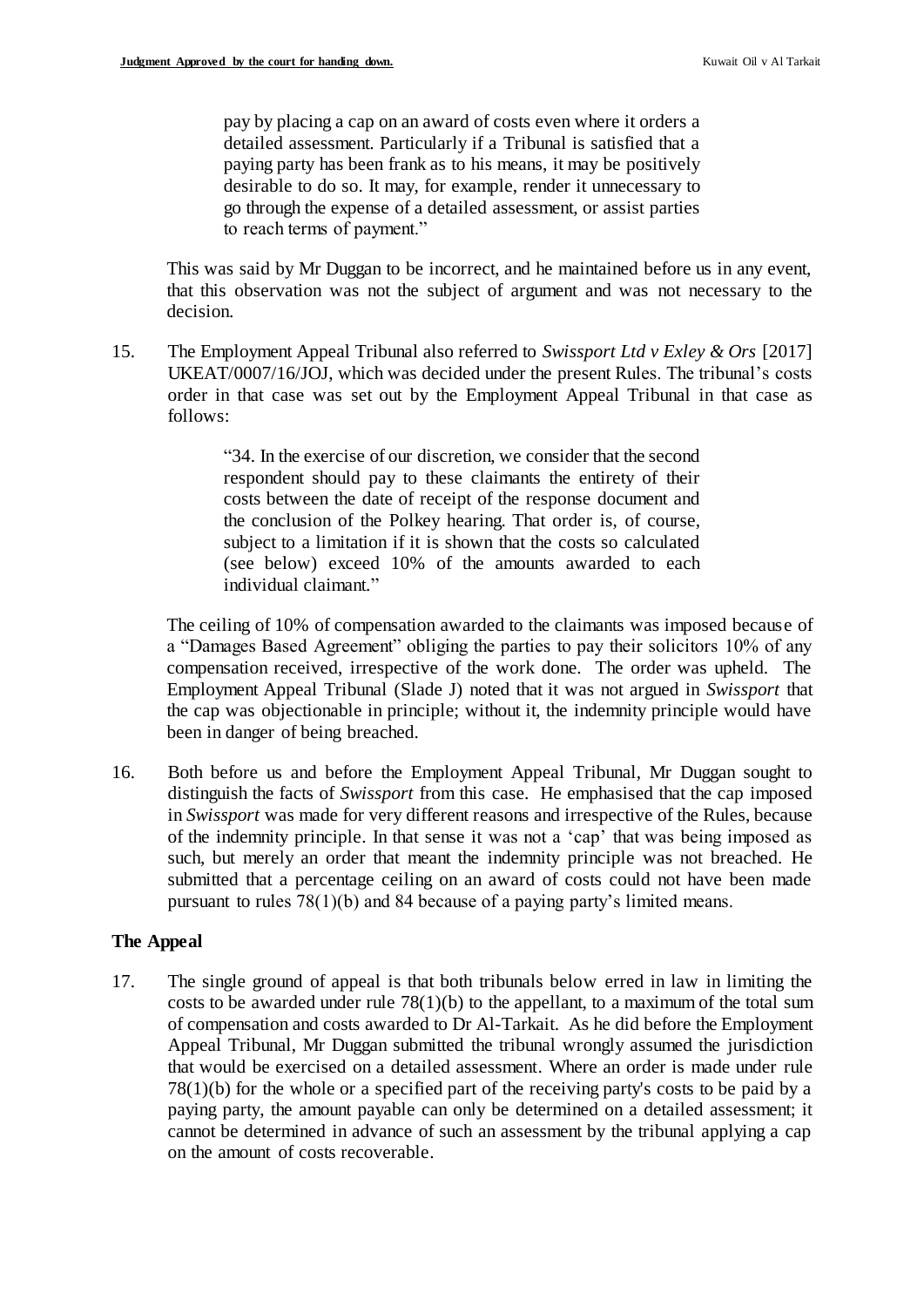- 18. He accepted that this submission creates an oddity in that if a detailed assessment is done by an employment judge, there is nothing to prevent the judge at the detailed assessment stage (but not before) from placing a cap on the paying party's costs liability, based on considerations that may include ability to pay applying rule 84. However if the detailed assessment is done by a costs judge in the county court, rule 84 has no application because the detailed assessment is conducted by reference to CPR 44. CPR 44.4 sets out the factors to be taken into account in deciding the amount of costs to be awarded and these do not include ability (or inability) to pay.
- 19. The consequence of Mr Duggan's construction of the Rules is that a tribunal can assess costs up to £20,000 and (pursuant to rule 84) take account of the paying party's ability to pay in fixing the amount payable (and form a view about the reasonableness of the costs claimed by the receiving party). However, where a costs order will exceed £20,000, a tribunal is in effect barred from forming a view of the reasonableness of the costs sought and significantly, from taking into account the question of ability to pay.
- 20. That, Mr Duggan submitted, follows from a proper construction of the Rules, and if there is a lacuna that does not justify a construction not warranted by a plain reading of the Rules. Moreover, while under rule 84, a tribunal is able to take account of ability to pay in deciding what amount of costs to award if and when it does so, that cannot trump rule 78(1)(b) which provides that the amount of costs is not to be determined by the tribunal but instead is to be determined by the assessor so that these factors cannot be taken into account accordingly, and rule 84 has no application.
- 21. Although in the course of argument, Mr Duggan accepted that the words "*specified part of the costs*" in rule 78(1)(b) are wide enough to permit a tribunal to specify an award of say, 50% of the total costs incurred and send the award for detailed assessment on that basis, he argues that in fixing that amount the tribunal cannot take ability to pay into account.

### **Analysis and conclusions**

- 22. Like Kerr J in the Employment Appeal Tribunal, I reject Mr Duggan's construction of rule 78(1)(b). My reasons are the same as those given by the Employment Appeal Tribunal.
- 23. Rule 78(1)(b) is part of a scheme of rules dealing with costs, and must be read in that way. I consider that rules 78(1)(b) and 84 read together, enable a tribunal to have regard to ability to pay as a reason for ordering a "specified part of the costs" to be limited to a maximum fixed sum and for directing that the part of the costs so specified should be determined on detailed assessment subject to that maximum limit. There is no reason on the face of this costs scheme, to read rule 84 in the restricted way contended for by Mr Duggan; or to read rule 78(1)(b) as excluding consideration of ability to pay when deciding what the maximum amount of the specified part of the costs should be paid. There is nothing in the express wording of these rules requiring such an approach, and no purpose would be served by it. Nor did Mr Duggan suggest any.
- 24. As a matter of the plain meaning of the words used, there was and can be no dispute that the words "*specified part of the costs*" enable a tribunal to order that a fixed percentage of the total costs incurred (once assessed) should be paid and to direct detailed assessment of the costs on that basis; alternatively it can make an award that is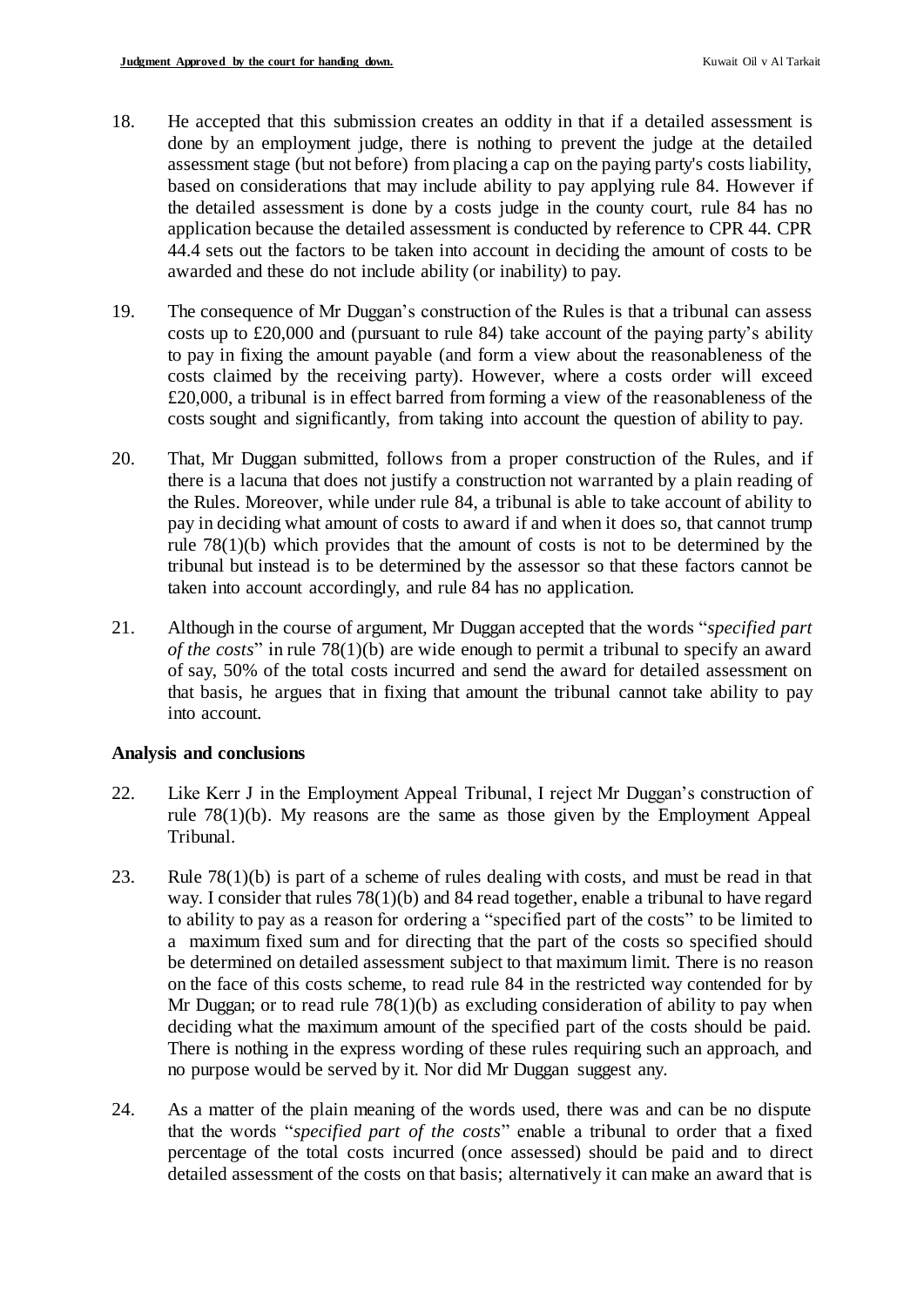issue specific or relates to a particular part of the proceedings only. In each case, although the costs are to be subject to detailed assessment, a limit is placed on the maximum that can be awarded. In the same way, I can see nothing in the words of rule 78(1)(b) that precludes a tribunal from making an order that the losing party should pay the costs incurred in dealing with, here, the part of the proceedings concerned with the historic allegations, subject to a maximum specified limit, with a detailed assessment to be conducted on that basis.

- 25. That does not involve a tribunal impermissibly usurping the function of the detailed assessor in a case where costs exceed £20,000. There is no power under rule  $78(1)(b)$ to assess costs in a specific amount. But a power to cap costs is not precluded because that is not what a cap on costs does. A cap sets a ceiling on the amount to be awarded by reference to what a tribunal considers reasonable for the losing party to pay, but does not determine a specific amount to be paid. That is for the assessor to do in a different and separate exercise that requires detailed scrutiny of the actual costs incurred by reference to a range of factors set out in the Civil Procedure Rules, which are well known but do not include ability to pay. Moreover, this approach has the advantage that, having dealt with the substantive issues in the case, the costs order under rule 78(1)(b) is made by the tribunal itself, which, having lived with the case is likely to be in the best position to assess what is reasonable in the circumstances.
- 26. Nor do I accept Mr Duggan's contention that the costs assessor's jurisdiction is ousted or usurped where a ceiling or cap on the specified part of the costs is imposed. A cap establishes the outer limit within which costs are to be assessed, but ultimately the amount to be awarded is determined by the assessor subject to that limit. While the limit acts as a constraint set by the tribunal, it does not determine the actual amount payable. The assessor has the function of and remains empowered to determine "the amount to be paid".
- 27. Moreover, this construction of the rule 78(1)(b) gives proper effect to the discretion available pursuant to rule 84. This is particularly important in the "no costs jurisdiction" represented by the employment tribunal system, where impecunious claimants come before tribunals seeking to vindicate their rights, but having in most cases, lost their employment and therefore their main source of income. As Mr Duggan acknowledged in his acceptance that his construction brought with it odd results, there is no good reason why an employment tribunal should be able to take account of a paying party's ability to pay in a case where costs do not exceed £20,000 but is unable to do so in a case where substantially larger sums than that are awarded and ability to pay is likely to be even more important. The position is even more stark on Mr Duggan's construction, in cases where detailed assessment is conducted by a county court costs judge (rather than an employment judge) who cannot have regard to ability to pay at all.
- 28. In light of these conclusions, I see no error in the approach of the Employment Appeal Tribunal in either *Jilley* or *Swissport*. These decisions provide further persuasive support for the conclusion I have reached that rules  $78(1)(b)$  and 84 are wide enough to permit a tribunal to order a detailed assessment of costs exceeding £20,000 while at the same time restricting the maximum sum of any such award by placing a cap on the final award by reference to the paying party's ability to pay. Further, as Kerr J observed, in *Swissport* a cap on costs imposed at the pre-assessment stage was not considered objectionable by anyone involved because the cap was necessary to avoid any risk of